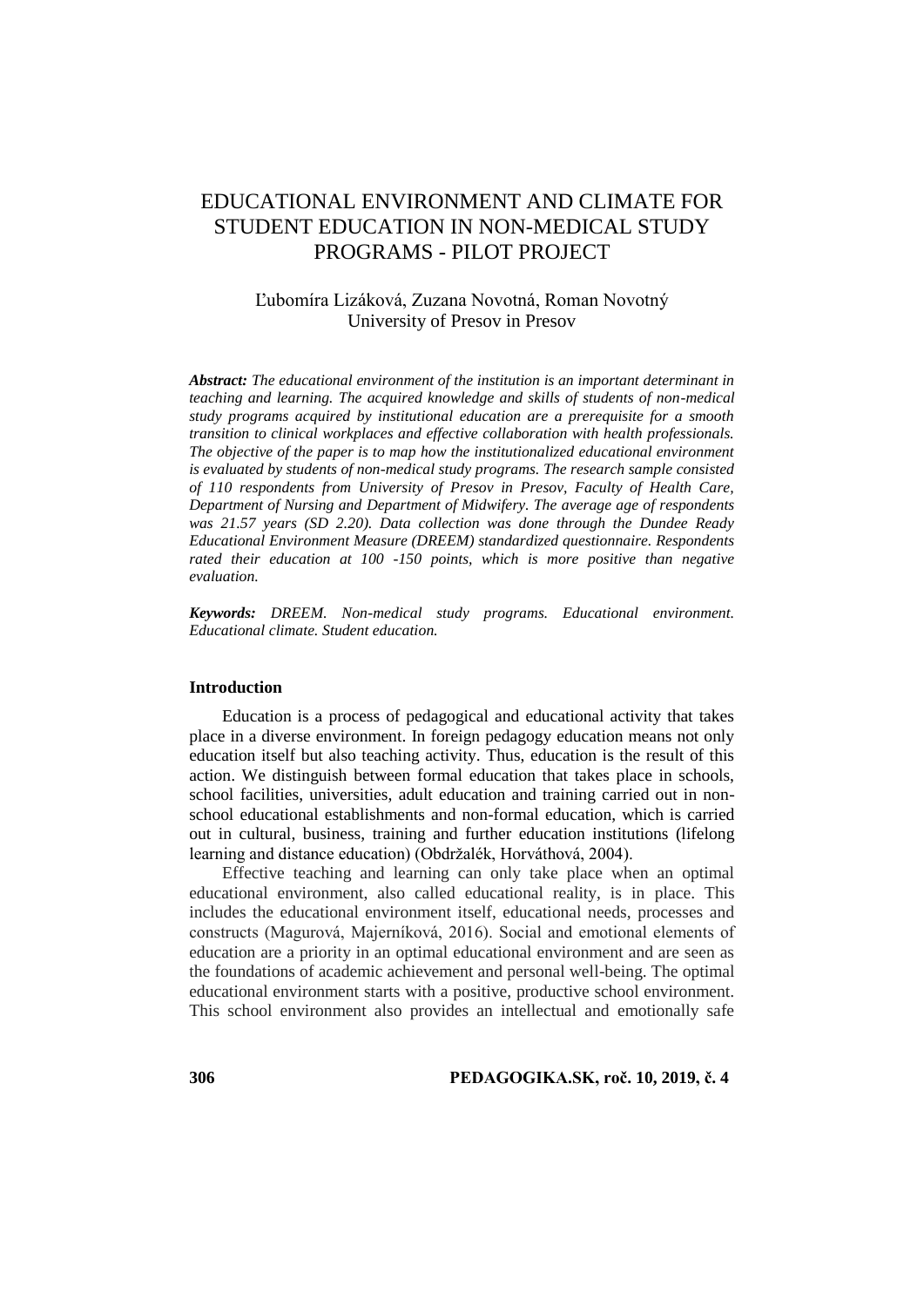classroom environment that stimulates community formation, which is characterized by equal relationships (Prucha, 1997). They create a sense of belonging and support academic, social and emotional skills. The optimal educational environment reflects the belief that all students can achieve high standards. Within the optimal educational environment, the diverse needs of each student are addressed through constant attention to equality and continuous academic, social and emotional growth. The educational environment has a direct and indirect impact on student education, including their involvement in what they learn and their motivation to learn (Zelina, 2009).

The educational environment should be stimulating for all students, it should support the development of their individualities in the widest possible scope and provide them with the possibilities to use all of their potential capabilities (Hašková, 2000, p. 94).

#### **Objective**

The objective of the paper is to map how the institutionalized educational environment is evaluated by students of non-medical study programs, namely students of Nursing and Midwifery at University of Presov in Presov, Faculty of Health Care.

### **Data**

A pilot study sample was selected by purposive sampling. The sample of respondents consisted of 110 3rd year students, of whom 85 were from Nursing (NUR) and 25 from Midwifery (MID). The average age of respondents was 21.57 years (SD 2.20). Data collection was carried out in January 2018 at the Faculty of Health Care, University of Presov in Presov, with the consent of its dean.

#### **Methodology**

Data collection was done through the Dundee Ready Educational Environment Measure (DREEM) standardized questionnaire, that assesses the educational environment and climate in health professions schools (Roof, 2005). Its translation from the original was done by a double translation method (from the English original into the Slovak language, and from the Slovak into the English and then compared with the original) by two independent translators of the licensed translation agency WANT in Košice. The DREEM questionnaire consists of 50 items, which are evaluated on a 5-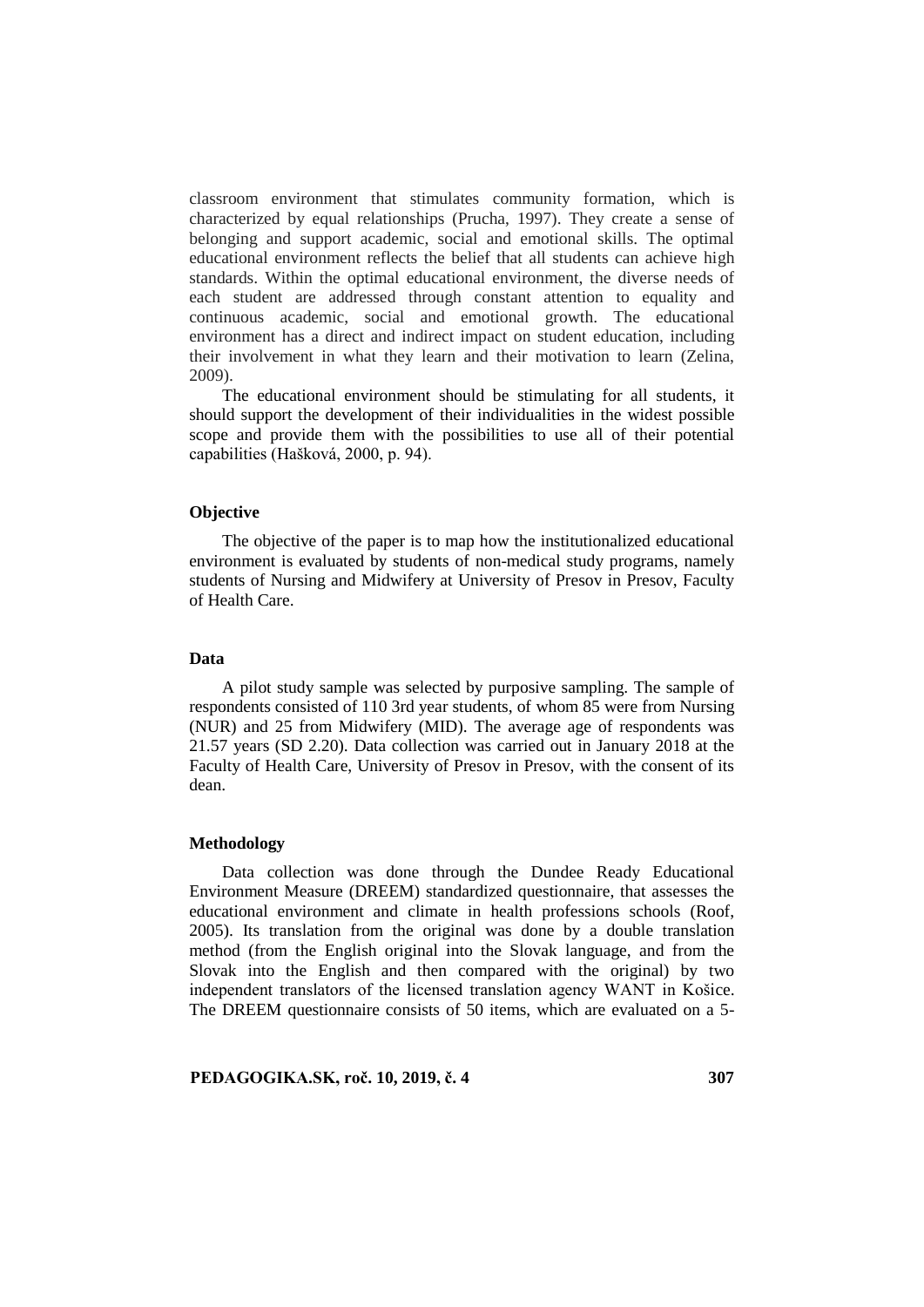point Likert scale with a rating of  $0 - 4$  ( $0 =$  strongly disagree,  $1 =$  disagree,  $2 =$ unsure,  $3 = \text{agree}$  and  $4 = \text{strongly agree}$ ). There are 9 negative items (number 4, 8, 9, 17, 25, 35, 39, 48 and 50) that must be scored in a reverse manner ( $0 =$ strongly agree,  $1 = \text{agree}$ ,  $2 = \text{unsure}$ ,  $3 = \text{disagree}$  and  $4 = \text{strongly disagree}$ ). A low score for these negative items means consent.

The questionnaire generates a total score of 200, representing the maximum rating of the excellent educational environment (0-50 Very poor, 51- 100 Plenty of problems, 101-150 More positive than negative, 151-200 Excellent).

In addition to the overall evaluation of the educational environment by the DREEM questionnaire, we also evaluated 5 domains of the educational environment (Edgren et al., 2010):

- "Students' Perception of Learning" (12 questions and a maximum score of 48),
- "Students' Perception of Teachers" (11 questions and a maximum score of 44),
- "Students' Academic Self-Perception" (8 questions and a maximum score of 32),
- "Students' Perception of Atmosphere" (12 questions and a maximum score of 48),
- "Students' Social Self-Perception" (7 questions and a maximum score of 28).

Items in each domain with an average score of 3.5 or more are really positive. Each item with an average of 2 or less should be examined in more detail as it indicates problem areas. Items with an average between 2 and 3 are aspects of an educational environment and climate in the institution that could be increased (Roff, 2006).

We used descriptive statistics to provide information on measures of central tendency and variability (mean/average - M, standard deviation - SD).

## **Results and Discussion**

By analyzing the results within the "**Students' Perception of Learning**" domain (Table 1) we found that all items in this domain reached an average of responses between 2 - 3. Significant shortcomings are not reported by students in this domain (none of the items reached an average score below 2), however, this assessment points out that all items could be increased. Respondents from the Nursing study program rated item 47 the best (Long-term learning is emphasized over short-term learning). The mean value is  $3.00$  (SD = 0.67), which we consider to be positive, given that the nursing education is dominated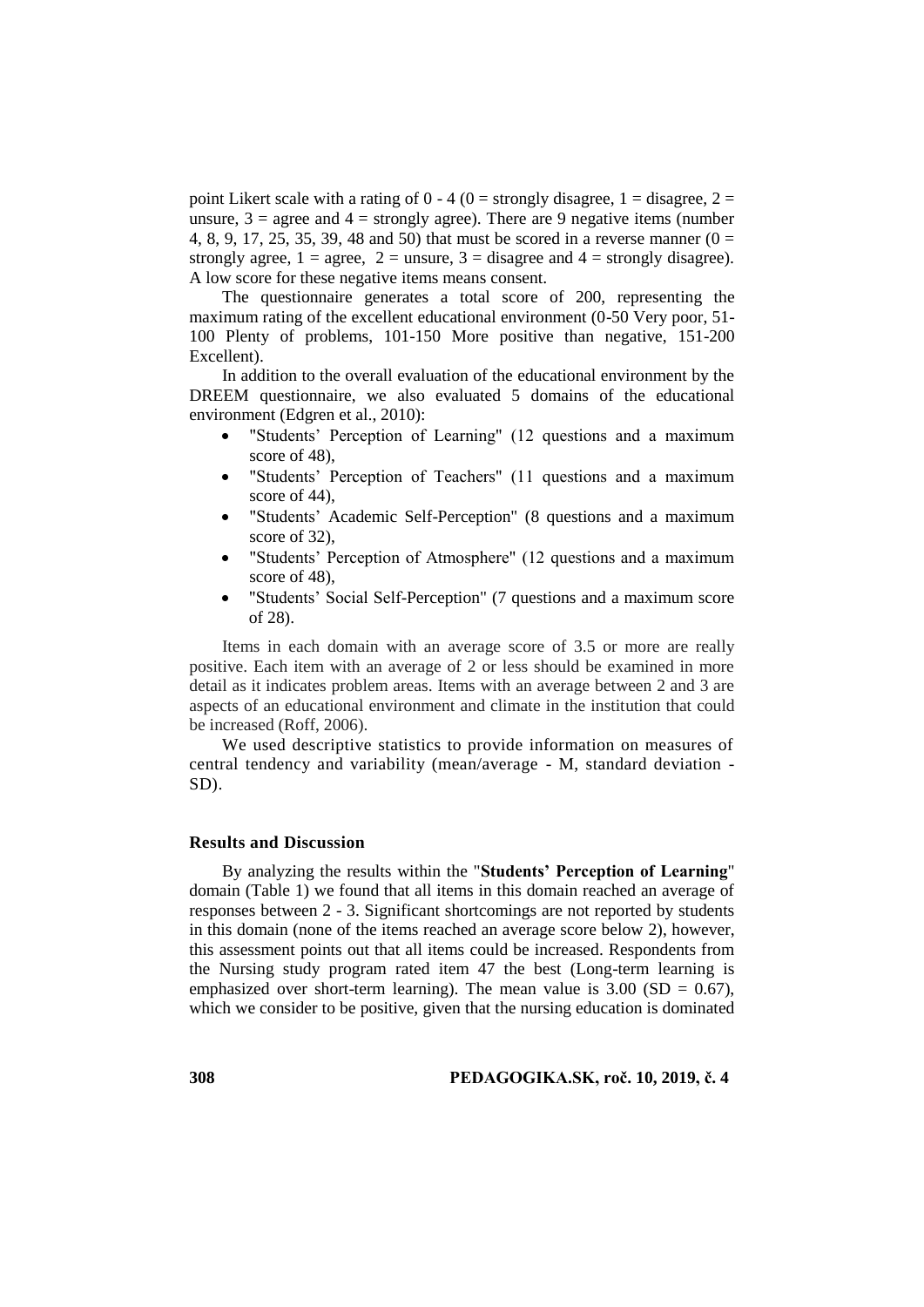by the long-term education, which is necessary for the profession and further lifelong education. Overall, respondents from the Midwifery study program responded more positively ( $M = 31.02$ ,  $SD = 10.01$ ) than respondents from Nursing study program ( $M = 28.38$ , SD = 10.32). However, both groups of respondents perceive a more positive approach in learning. For example, in a study conducted in India, respondents rated this domain worse than our respondents ( $M = 16.68$ , SD 4.87), specifically that "teaching is viewed negatively" (Kohli, Dhaliwal, 2013).

| <b>Number</b> | <b>Item</b>                         | M     | <b>SD</b> | M     | <b>SD</b> |
|---------------|-------------------------------------|-------|-----------|-------|-----------|
|               |                                     | (NUR) | (NUR)     | (MID) | (MID)     |
| 1.            | I am encouraged to                  | 2.29  | 0.99      | 2.80  | 0.97      |
|               | participate in teaching             |       |           |       |           |
|               | sessions                            |       |           |       |           |
| 7.            | The teaching is often               | 2.18  | 0.97      | 2.43  | 0.69      |
|               | stimulating                         |       |           |       |           |
| 13.           | The teaching is student<br>centered | 2.46  | 0.91      | 2.52  | 1.04      |
| 16.           | The teaching helps to               | 2.32  | 0.58      | 2.73  | 0.68      |
|               | develop my competence               |       |           |       |           |
| 20.           | The teaching is well                | 2.24  | 1.19      | 2.62  | 0.30      |
|               | focused                             |       |           |       |           |
| 21.           | The teaching helps to               | 2.55  | 0.84      | 2.91  | 0.75      |
|               | develop my confidence               |       |           |       |           |
| 24.           | The teaching time is put            | 2.27  | 0.93      | 2.33  | 0.92      |
|               | to good use                         |       |           |       |           |
| 25.           | The teaching over-                  | 2.25  | 0.74      | 2.62  | 0.72      |
|               | emphasizes factual                  |       |           |       |           |
|               | learning                            |       |           |       |           |
| 38.           | I'm clear about the                 | 2.39  | 0.85      | 2.77  | 0.96      |
|               | learning objectives of              |       |           |       |           |
|               | the course                          |       |           |       |           |
| 44.           | The teaching encourages             | 2.28  | 0.83      | 2.55  | 0.88      |
|               | me to be an active                  |       |           |       |           |
|               | learner                             |       |           |       |           |
| 47.           | Long-term learning is               | 3.00  | 0.67      | 2.44  | 0.89      |
|               | emphasized over short-              |       |           |       |           |
|               | term learning                       |       |           |       |           |

**Table 1 "Students' Perception of Learning" Domain Rating**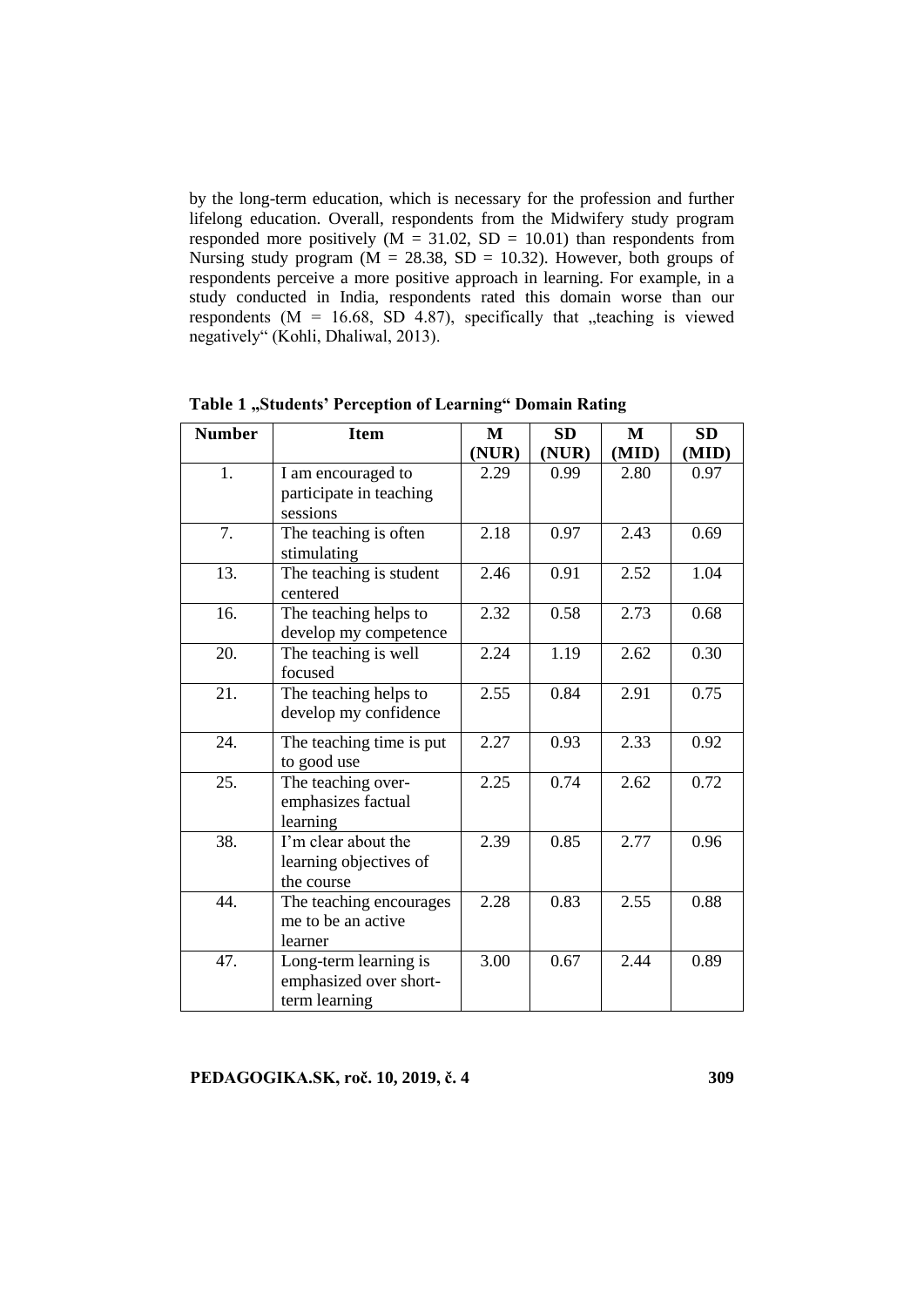| Total |                     | 28.38 | 10.32      | 31.02 | 10.01 |
|-------|---------------------|-------|------------|-------|-------|
|       | teacher-centred*    |       |            |       |       |
| 48.   | The teaching is too | 2.15  | $\rm 0.82$ | 2.30  | 1.41  |

**Note:** Source: Own processing<br>**NUR** – Department of Nursing **MID** – Department of Midwifery **NUR** – Department of Nursing **Score**:  $0 - 12$  Very poor,  $13 - 24$  Teaching is viewed negatively,  $25 - 36$  A more positive approach, 37 – 48 Teaching highly thought of

Analysis of the domain assessment of "**Students' Perception of Teachers**" suggests that respondents overall assessed this domain within the range of 23 - 33 (i.e., moving in the right direction) (Table 2). Respondents from the Midwifery study program evaluated this domain by a better score (reaching a score of  $M = 29.76$ ,  $SD = 9.76$ ), than from Nursing (where the score reached  $M = 27.77$ ,  $SD = 9.91$ ). All items in both files reached an average score of 2 - 3.

| <b>Number</b> | <b>Item</b>               | M     | <b>SD</b> | M     | SD    |
|---------------|---------------------------|-------|-----------|-------|-------|
|               |                           | (NUR) | (NUR)     | (MID) | (MID) |
| 2.            | The teachers are.         | 2.65  | 0.81      | 3.06  | 0.60  |
|               | knowledgeable             |       |           |       |       |
| 6.            | The teachers adopt a      | 2.49  | 1.16      | 2.81  | 0.85  |
|               | patient-centred approach  |       |           |       |       |
|               | to consulting             |       |           |       |       |
| 8.            | The teachers ridicule the | 2.94  | 0.95      | 2.93  | 1.13  |
|               | students                  |       |           |       |       |
| 9.            | The teachers are.         | 2.73  | 0.76      | 2.80  | 0.64  |
|               | authoritarian             |       |           |       |       |
| 18.           | The teachers have good    | 2,49  | 1.01      | 2.66  | 0.76  |
|               | communication skills      |       |           |       |       |
|               | with patients             |       |           |       |       |
| 29.           | The teachers are good at  | 2.07  | 0.91      | 2.11  | 1.03  |
|               | providing feedback to     |       |           |       |       |
|               | students                  |       |           |       |       |
| 32.           | The teachers provide      | 2.23  | 0.68      | 2.51  | 0.84  |
|               | constructive criticism    |       |           |       |       |
|               | here                      |       |           |       |       |
| 37.           | The teachers give clear   | 2.61  | 0.77      | 2.59  | 0.87  |
|               | examples                  |       |           |       |       |

Table 2 "Students' Perception of Teachers" Domain Rating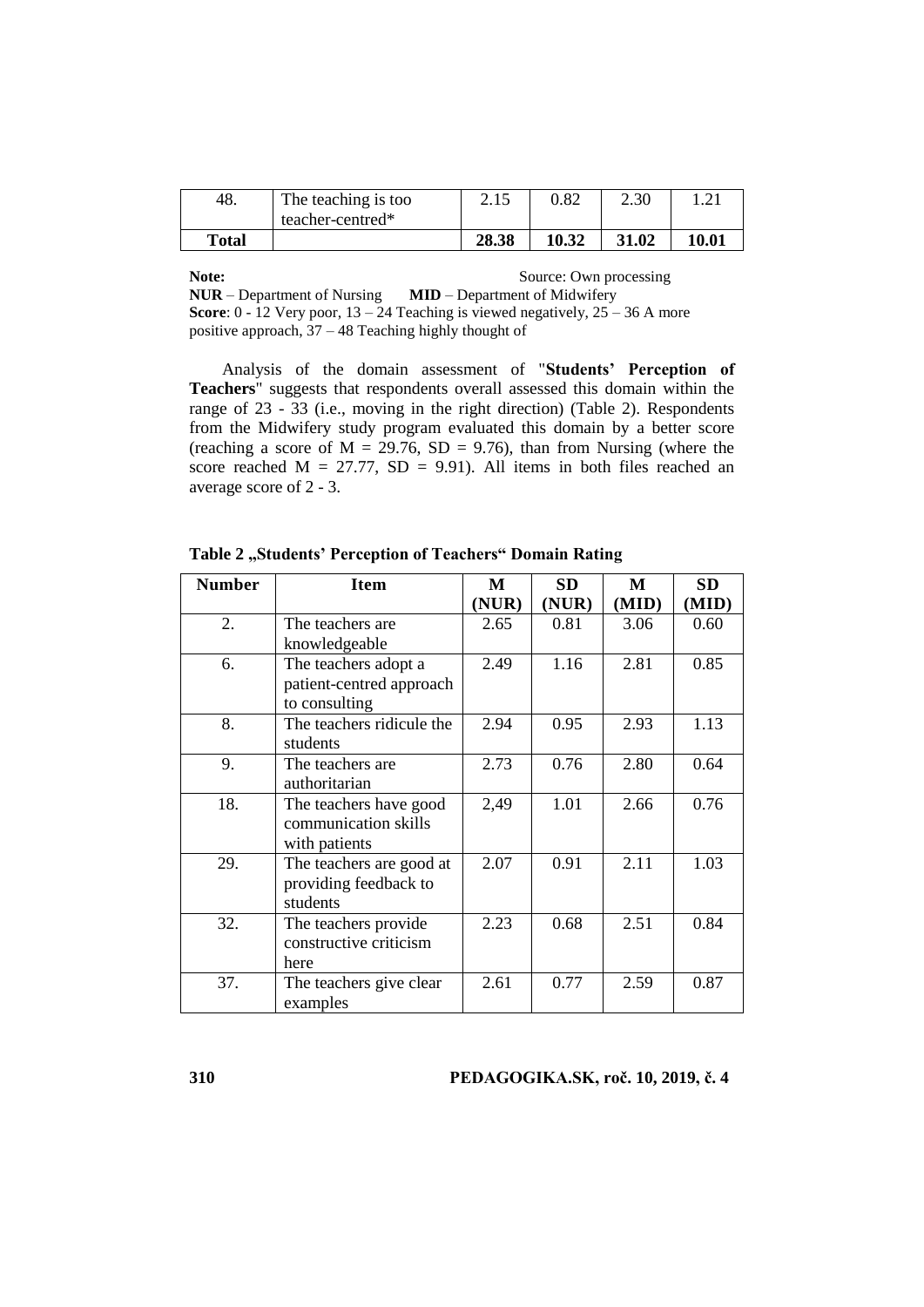| 39.          | The teachers get angry<br>in teaching                             | 2.44  | 1.02 | 2.77  | 0.86 |
|--------------|-------------------------------------------------------------------|-------|------|-------|------|
| 40.          | The teachers are well-<br>prepared for their<br>teaching sessions | 2.44  | 0.85 | 2.69  | 0.75 |
| 50.          | The students irritate the<br>teachers                             | 2.68  | 0.99 | 2.83  | 1.43 |
| <b>Total</b> |                                                                   | 27.77 | 9.91 | 29.76 | 9.76 |

**Note:** Source: Own processing

**NUR** – Department of Nursing **MID** – Department of Midwifery **Score**: 0 - 11 Abysmal, 12 – 22 In need of some retraining, 23 – 33 Moving in the right direction, 34 – 44 Model teachers

The results of the "**Students' Academic Self-Perception**" domain (Table 3) showed , a feeling more on the positive side " among respondents in both disciplines in this domain. Students have a very similar best overall rating of item 45 (Much of what I have to learn seems relevant to a career in healthcare). The average response score in this item was more than 3. In the "**Students'**  Perception of Atmosphere" domain, by analyzing respondents' responses, we concluded that they considered this area as "a more positive atmosphere" (Table 4). The highest average item score was for item 31 (I have learnt a lot about empathy in my profession), with a score of  $3.17$  (SD = 0.67) among Nursing students. Empathy is very important in the practice of healthcare. In addition to professional qualifications, a nurse as well as another healthcare worker must have empathy (Ondriová, 2014).

| <b>Number</b> | <b>Item</b>                                                                        | M     | <b>SD</b> | М     | <b>SD</b> |
|---------------|------------------------------------------------------------------------------------|-------|-----------|-------|-----------|
|               |                                                                                    | (NUR) | (NUR)     | (MID) | (MID)     |
| 5.            | Learning strategies that<br>worked for me before<br>continue to work for me<br>now | 2.51  | 0.91      | 2.96  | 0.65      |
| 10.           | I am confident about<br>my passing this year                                       | 2.87  | 0.84      | 2.69  | 1.03      |
| 22.           | I feel I am being well<br>prepared for my<br>profession                            | 2.55  | 0.79      | 2.73  | 0.75      |

Table 3 "Students' Academic Self-Perception" Domain Rating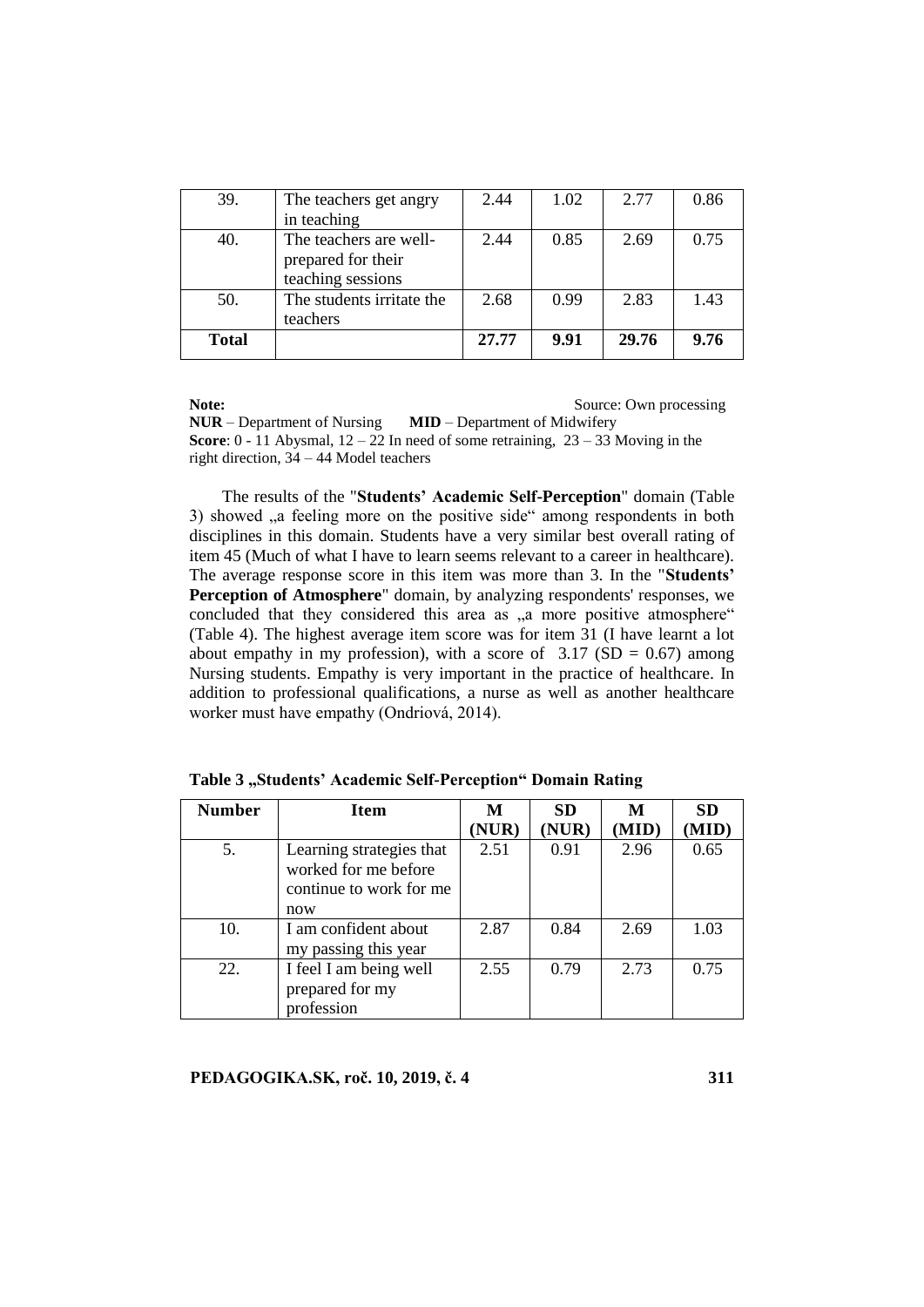| 26.          | Last year's work has<br>been a good preparation<br>for this year's work     | 2.25  | 0.92 | 2.58  | 0.74 |
|--------------|-----------------------------------------------------------------------------|-------|------|-------|------|
| 27.          | I am able to memorize<br>all I need                                         | 2.42  | 0.97 | 2.42  | 0.88 |
| 31.          | I have learnt a lot about<br>empathy in my<br>profession                    | 3.17  | 0.67 | 2.81  | 0.79 |
| 41.          | My problem-solving<br>skills are being well<br>developed here               | 2.65  | 0.85 | 3.00  | 0.86 |
| 45.          | Much of what I have to<br>learn seems relevant to<br>a career in healthcare | 3.01  | 0.87 | 3.04  | 0.81 |
| <b>Total</b> |                                                                             | 21.43 | 6.82 | 22.23 | 6.51 |

**Note:** Source: Own processing **NUR** – Department of Nursing **MID** – Department of Midwifery **Score**: 0 – 8 Feeling of total failure, 9 – 16 Many negative aspects, 17 – 24 Feeling more on the positive side, 25– 32 Confident

| <b>Number</b> | <b>Item</b>                 | M     | SD    | M     | <b>SD</b> |
|---------------|-----------------------------|-------|-------|-------|-----------|
|               |                             | (NUR) | (NUR) | (MID) | (MID)     |
| 11.           | The atmosphere is relaxed   | 2.57  | 0.99  | 2.54  | 0.89      |
|               | during ward teaching        |       |       |       |           |
| 12.           | This school is well time-   | 2.61  | 0.96  | 2.35  | 1.11      |
|               | tabled                      |       |       |       |           |
| 17.           | Cheating is a problem in    | 2.25  | 1.12  | 2.96  | 1.09      |
|               | this school                 |       |       |       |           |
| 23.           | The atmosphere is relaxed   | 2.44  | 0.96  | 2.54  | 0.89      |
|               | during lectures             |       |       |       |           |
| 30.           | There are opportunities     | 2.26  | 0.85  | 2,38  | 0.68      |
|               | for me to develop my        |       |       |       |           |
|               | interpersonal skills        |       |       |       |           |
| 33.           | I feel comfortable in class | 2.52  | 0,82  | 2.58  | 0,69      |
|               | socially                    |       |       |       |           |
| 34.           | The atmosphere is relaxed   | 2.64  | 0.81  | 2.69  | 0.91      |
|               | during                      |       |       |       |           |
|               | class/seminars/tutorials    |       |       |       |           |

## Table 4 "Students' Perception of Atmosphere" Domain Rating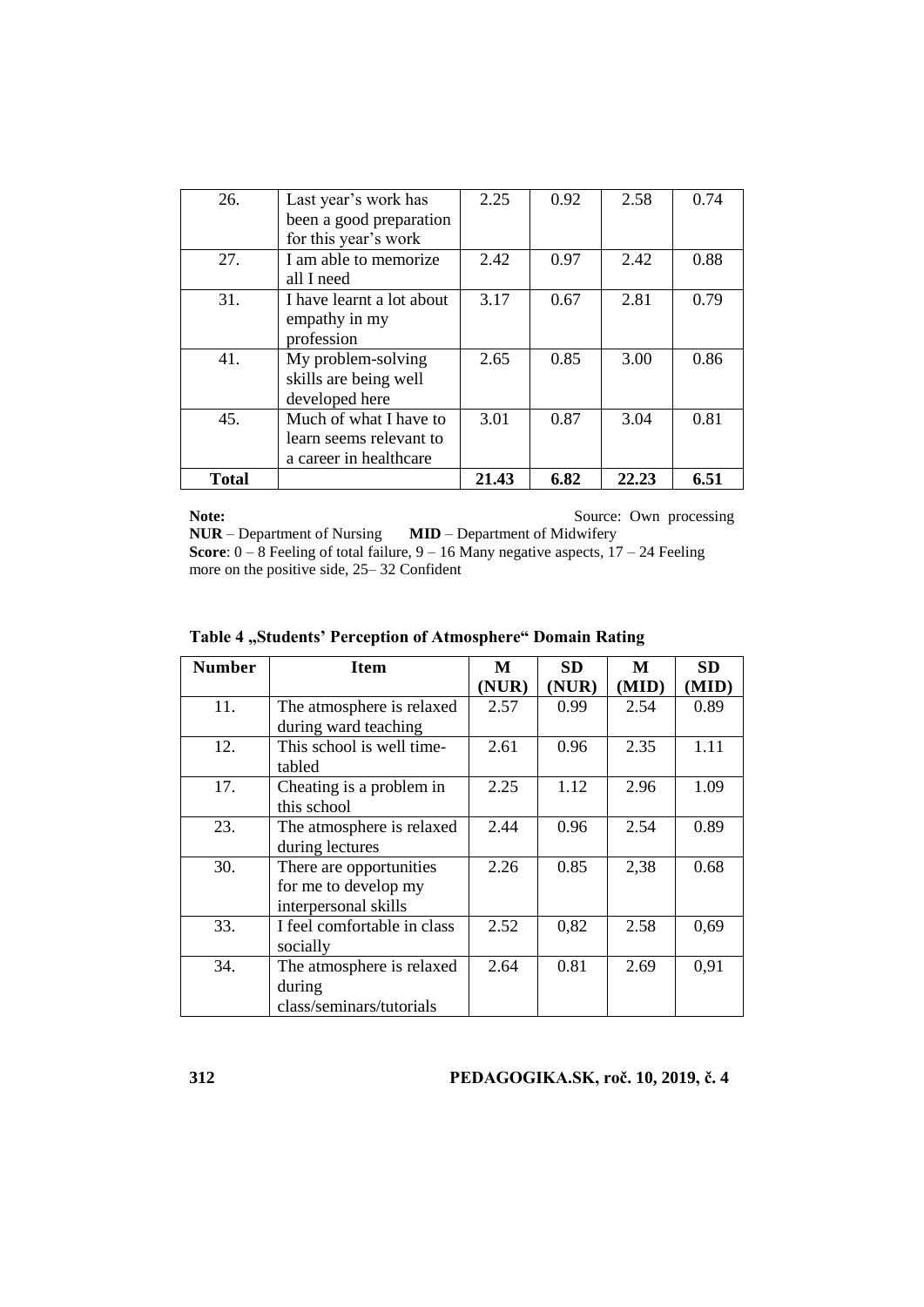| 35.          | I find the experience<br>disappointing              | 1.54  | 0.89  | 1.14  | 1.81  |
|--------------|-----------------------------------------------------|-------|-------|-------|-------|
| 36.          | I am able to concentrate<br>well                    | 2.48  | 0.84  | 2.65  | 0.78  |
| 42.          | The enjoyment outweighs<br>the stress of the course | 1.68  | 0.71  | 3.00  | 0.68  |
| 43.          | The atmosphere motivates<br>me as a learner         | 2.04  | 0.85  | 1.81  | 111   |
| 49.          | I feel able to ask the<br>questions I want          | 1.08  | 0.90  | 2.54  | 0.97  |
| <b>Total</b> |                                                     | 26.11 | 10.07 | 29.18 | 11.61 |

**Note:** Source: Own processing **NUR** – Department of Nursing **MID** – Department of Midwifery **Score**:  $0 - 12$  A terrible environment,  $13 - 24$  There are many issues that need changing,  $25 - 36$  A more positive atmosphere,  $37 - 48$  A good feeling overall

The last evaluated domain was the domain of "**Students' Social Self-Perception**" (Table 5). Students in this domain also listed items with an average item score below 2. Specifically, item 3 (There is a good support system for students who get stressed) for both groups of respondents and item 14 (I am rarely bored in this course) for Nursing study program. The overall assessment of this domain for respondents in both groups is rated as , not too bad".

Education is a purposeful activation of conditions enabling the optimal development of each individual in accordance with his individual dispositions and stimulates his own efforts to become an authentic, internally integrated and socialized personality - fully developed personality (Blaško, 2008). It is the activation of the educational environment that could improve the assessment of the most problematic areas that students report.

| <b>Number</b> | <b>Item</b>                                                        | M    | <b>SD</b> | M     | <b>SD</b> |
|---------------|--------------------------------------------------------------------|------|-----------|-------|-----------|
|               |                                                                    | NUR) | (NUR)     | (MID) | 'MID)     |
| 3.            | There is a good support<br>system for students who<br>get stressed | 1.32 | 0.88      | 1.92  | 14        |
| 4.            | I am too tired to enjoy<br>the course                              | 2.23 | 1.11      | 2.73  | 1.19      |

Table 5 "Students' Social Self-Perception" Domain Rating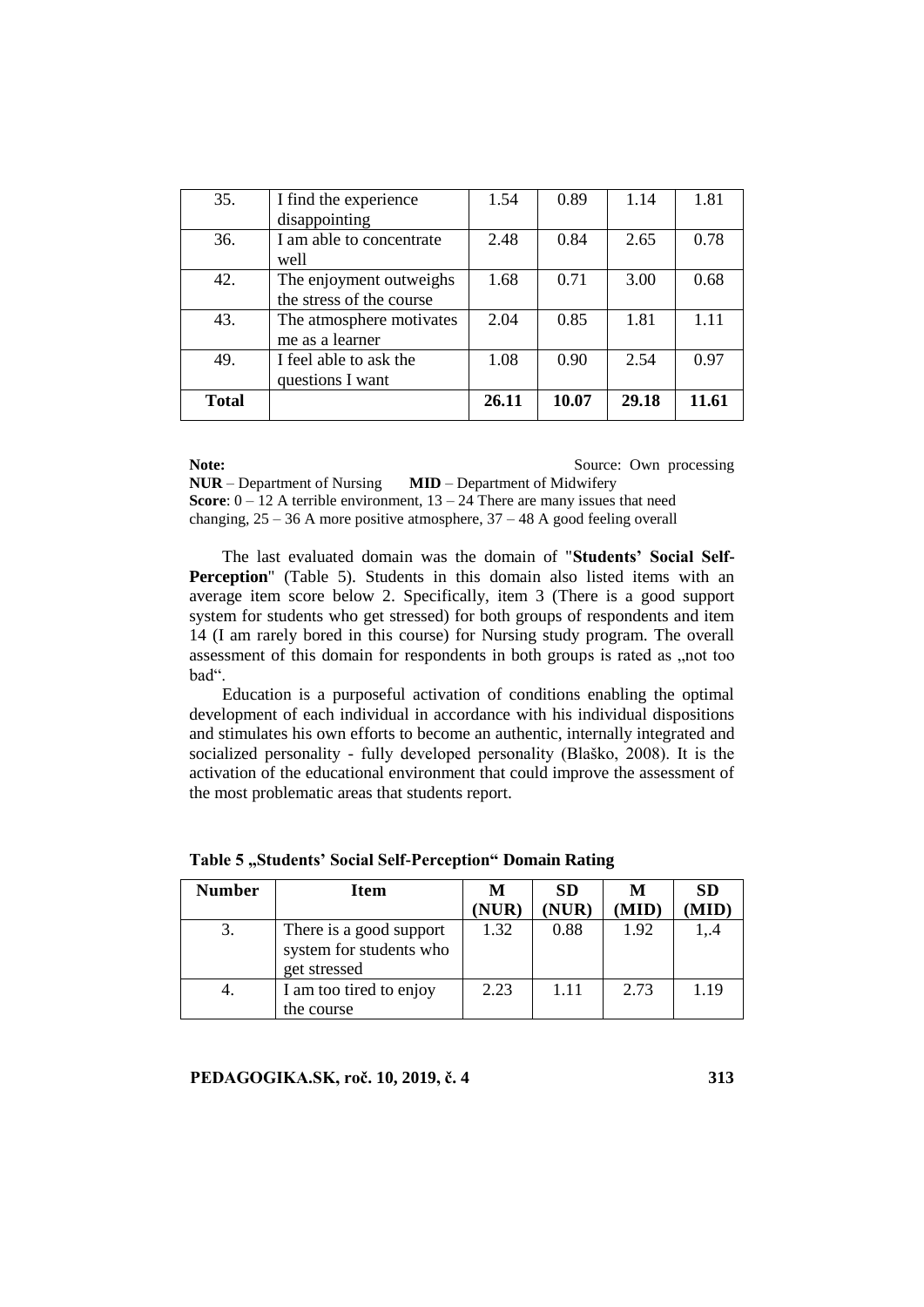| 14.          | I am rarely bored in this             | 1.89  | 1.07 | 2.35  | 0.87 |
|--------------|---------------------------------------|-------|------|-------|------|
|              | course                                |       |      |       |      |
| 15.          | I have good friends in<br>this course | 3.46  | 0.63 | 2.35  | 0.87 |
|              |                                       |       |      |       |      |
| 19.          | My social life is good                | 2.95  | 1.13 | 2.23  | 1.19 |
| 28.          | I seldom feel lonely                  | 2.37  | 1.18 | 2.46  | 1.25 |
| 46.          | My accommodation is<br>pleasant       | 2.95  | 1.25 | 2.85  | 1.29 |
| <b>Total</b> |                                       | 17.17 | 7.25 | 16.89 | 7.90 |

**Note:** Source: Own processing

**NUR** – Department of Nursing **MID** – Department of Midwifery **Score**: 0 – 7 Miserable, 8 – 14 Not a nice place, 15 – 21 Not too bad, 22 - 28 Very good socially

**Table 6 Evaluation of DREEM questionnaire domains and overall assessment of the educational environment** 

| <b>Domain</b>                           | Average       | <b>SD</b> | Average | <b>SD</b> |
|-----------------------------------------|---------------|-----------|---------|-----------|
|                                         | <b>Domain</b> | (NUR)     | Domain  | (MID)     |
|                                         | <b>Score</b>  |           | Score   |           |
|                                         | (NUR)         |           | (MID)   |           |
| <b>Students' Perception of Learning</b> | 28.38         | 10.32     | 31.02   | 10.01     |
| <b>Students' Perception of Teachers</b> | 27.77         | 9.91      | 29.76   | 9.76      |
| Students'<br>Academic<br>Self-          | 21.43         | 6.82      | 22.23   | 6.51      |
| <b>Perception</b>                       |               |           |         |           |
| Students'<br>Perception<br>of           | 26.11         | 10.07     | 29.18   | 11.61     |
| Atmosphere                              |               |           |         |           |
| <b>Students' Social Self-Perception</b> | 17.17         | 7.25      | 16.89   | 7.90      |
| <b>Total</b>                            | 120.86        | 44.37     | 129.08  | 45.79     |
|                                         |               |           |         |           |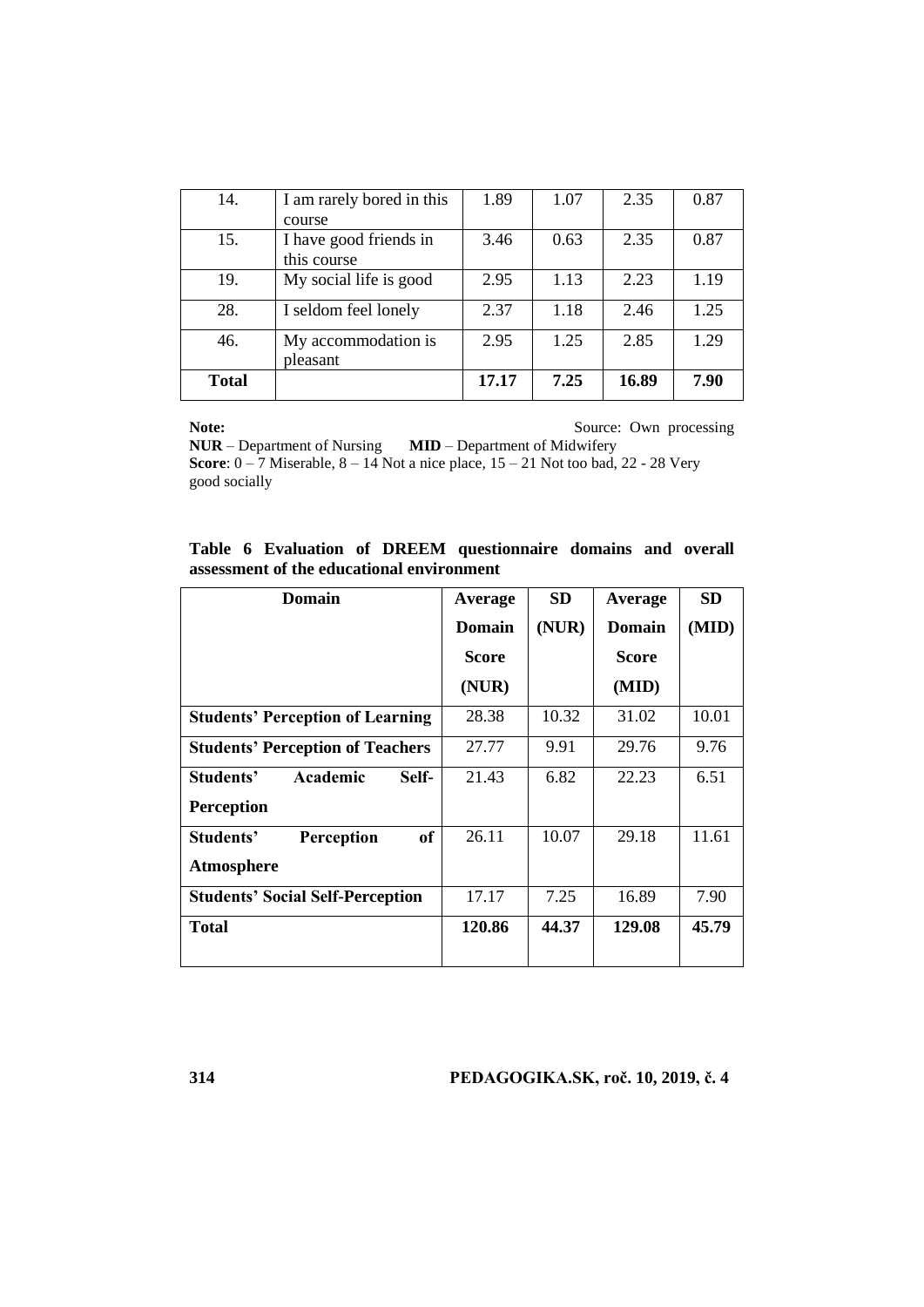**Note:** Source: Own processing **NUR** – Department of Nursing **MID** – Department of Midwifery **Score:** 0-50 Very poor, 51-100 Plenty of problems, 101-150 More positive than negative, 151-200 Excellent

Overall, the respondents in our pilot project evaluated their education at 101 -150 points within both groups (Table 6), which is rated as  $\mu$  more positive than negative" evaluation. In available studies on the evaluation of the educational environment at healthcare institutions that have been implemented with the same measurement tool, they report a similar assessment as we found in our study - more positive than negative. For example, studies in Malaysia provided an overall assessment of 133/200 and 134/200. Studies in India provided a mean overall assessment of 101/200 (Kohli, Dhaliwal, 2013), studies in the United Kingdom reported 139/200 score, the Swedish and the Irish scored 145 or more. A score of 89/200 was reported in Saudi Arabia at the College of Medicine at King Saud University, which is the lowest published score using the DREEM instrument (Hammond et al., 2012).

## **Conclusion**

Our study shows that students evaluate their learning environment as ", more positive than negative". Nevertheless, there are still many areas that need to be improved.

DREEM is widely used as a tool that measures the educational environment as reported by many available published studies around the world. Based on the conclusions of other similar studies, we also wanted to engage in researching this issue and by presenting our results, provide insight into the assessment of the educational environment in our faculty. While these are just the results of a pilot study, it was our intention to point out the importance of this measuring tool and offer a more general picture of its international applicability.

#### References:

BLAŠKO, M. 2008. *Úvod do modernej didaktiky I.* Košice: TU KIP. ISBN 978-80- 8073-973-7.

EDGREN, G. - HAFFLING AC. - JAKOBSSON, U. - MCALEER, S. - DANIELSEN, N. 2010. Comparing the educational environment (as measured by DREEM) at two different stages of curriculum reform. *Med Teach* [online]. 32 (6). [viewed March, 15, 2019]. Retrieved from <https://www.ncbi.nlm.nih.gov/pubmed/20515368>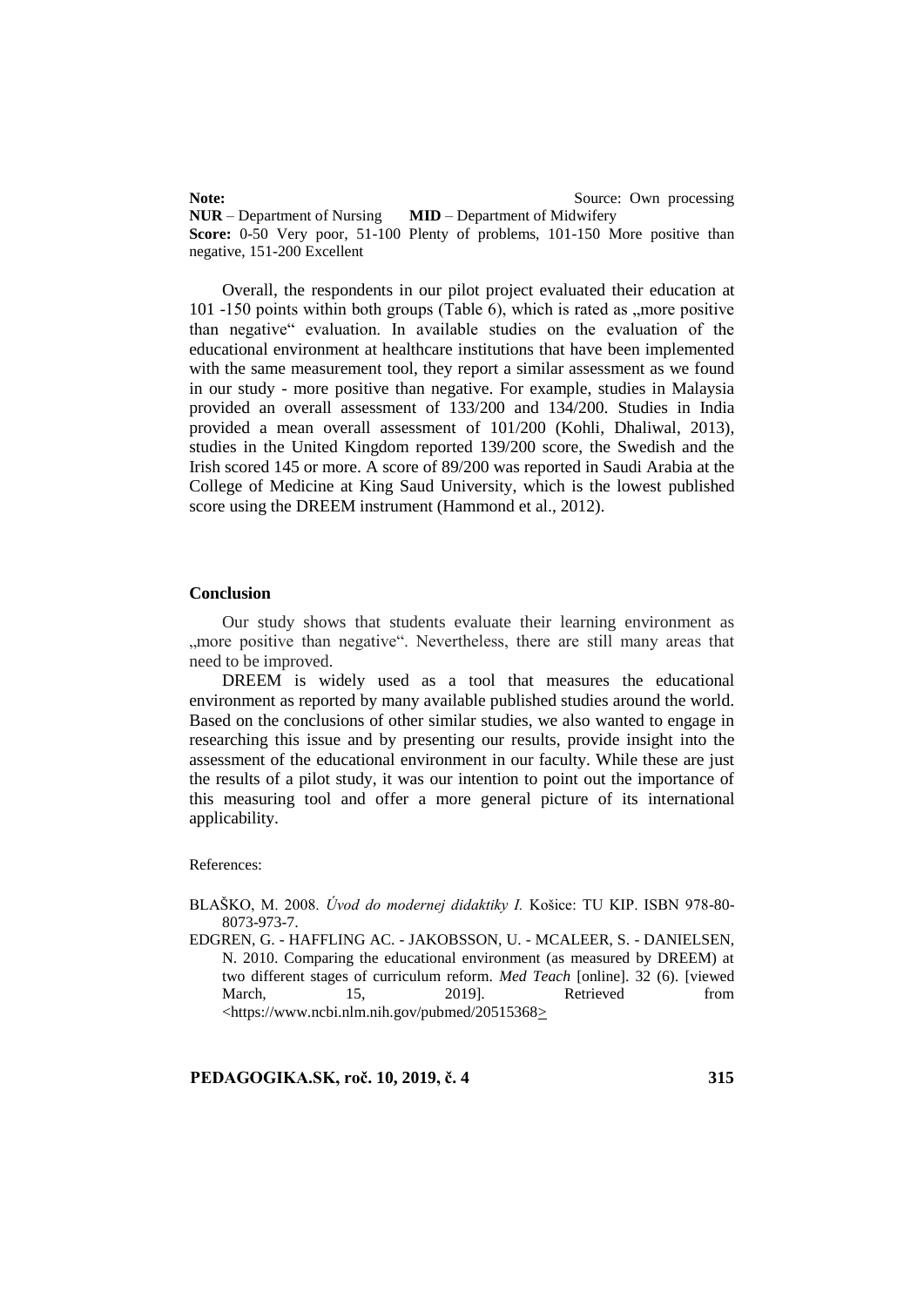- HAMMOND, SM. O'ROURKE, M. KELLY, M. BENNET, D. O'FLYNN, S. 2012. A psychometric appraisal of the DREEM. *BMC Med Educ* [online]. 12 (2). [viewed March, 15, 2019]. Retrieved from <https://www.ncbi.nlm.nih.gov/pubmed/22240254>
- HAŠKOVÁ, A. 2000. Fyzikálna úloha ako hravý prvok edukačného prostredia v práci s nadanými. In *Netradičné podoby edukačného prostredia.* Nitra: PF UKF, p. 87- 147. ISBN 80-8050-385-0.
- KOHLI, V., DHALIWAL, U. 2013. Medical students' perception of the educational environment in a medical college in India: a cross-sectional study using the Dundee Ready Education Environment questionnaire. *Journal of Educational Evaluation for Health Professions* [online]. 10 (5). [viewed March, 15, 2019]. Retrieved from <https://www.ncbi.nlm.nih.gov/pmc/articles/PMC3743137>
- MAGUROVÁ,D. MAJERNÍKOVÁ,Ľ. 2016. *Teoretické východiska edukácie v zdravotníckej praxi*. Lipovce pri Prešove: A-print. ISBN: 978-80-89721-13-9.
- OBDRŽALEK, Z. HORVÁTHOVÁ,Z. a kol. 2004. *Organizácia a manažment školstva.* Slovenské pedagogické nakladateľstvo – Mladé letá. ISBN 80-10- 00022-1.
- ONDRIOVÁ, I. 2014. *Vybrané kapitoly z ošetrovateľskej etiky.* Prešov: Vydavateľstvo PU v Prešove. ISBN 978 -80-555-1176-4.
- PRUCHA, J. 1997. *Moderní pedagogika*. Praha: Portál. ISBN 80-71-78170-3.
- ROOF, S. 2005. The Dundee Ready Educational Environment Measure (DREEM) a generic instrument for measuring students´perceptions of undergraduate health professions curricula. In *Med Teach*. 27 (4), p. 322-5. [viewed March, 15, 2019]. Retrieved from [<https://www.ncbi.nlm.nih.gov/pubmed/16024414>](https://www.ncbi.nlm.nih.gov/pubmed/16024414)
- ZELINA, M. 2009. Veda a umenie v edukácii. In *Technológia vzdelávania* [online]. Nitra. [viewed March, 15, 2019]. Retrieved from <http://technologiavzdelavania.ukf.sk/index.php/tv/article/view/185>

*Acknowledgment: Data collection was carried out with the consent of the Dean of the Faculty of Health Care, University of Presov in Presov and under the basic rules of the Declaration of Helsinki. The authors declare that there is no conflict of interest and also honestly declare that the article in this form was not and will not be published elsewhere.*